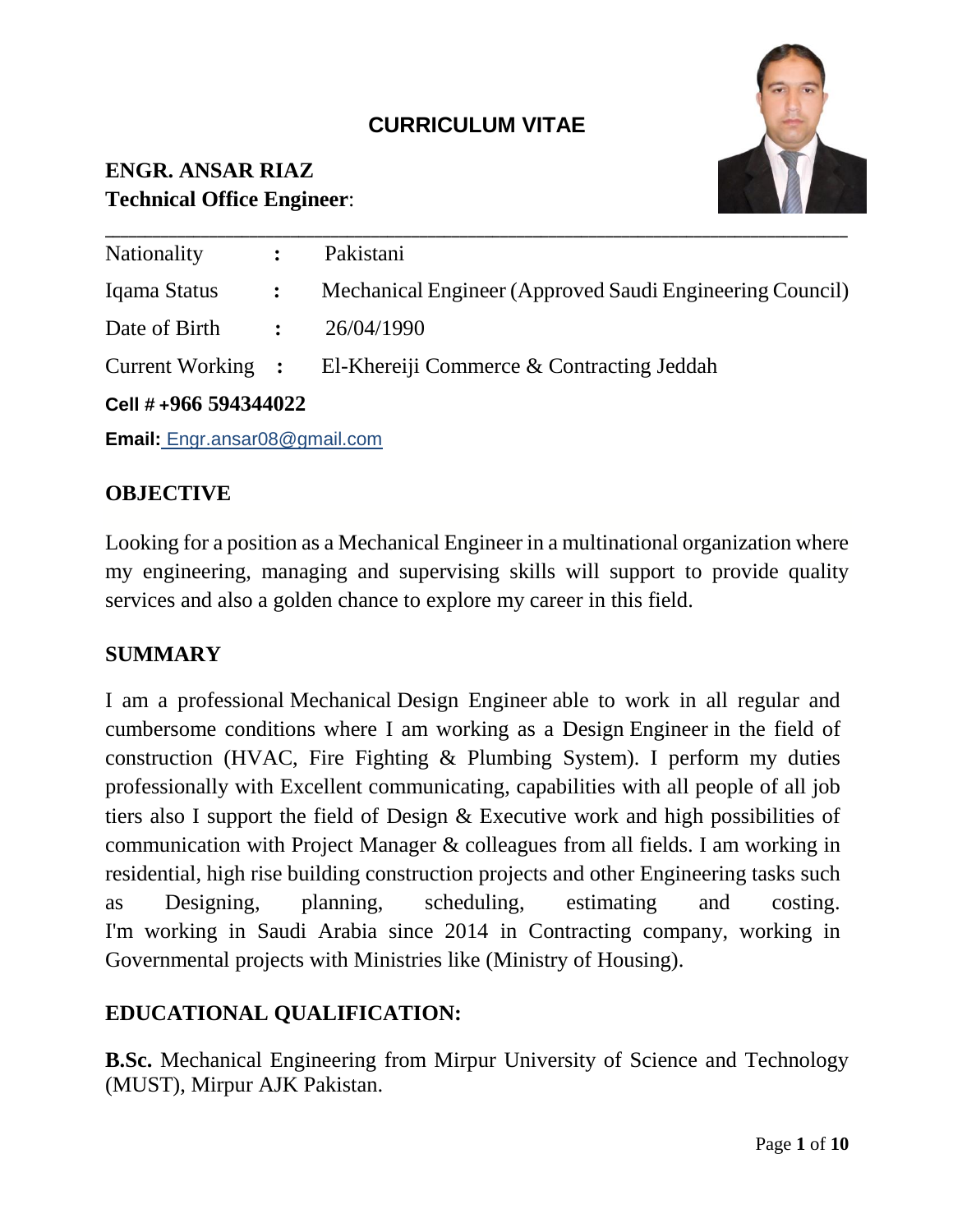#### **WORK EXPERIENCE:**

### **COMPANY: El-Khereiji Company (Commerce & Contracting) Jeddah, KSA**

#### **Technical Office Engineer:**

**Duration:** Since September 2017 to till date.

- Study of the tenders and specifications supplied by the consultant and Government departments.
- **Preparation of Project Design Basis, Specification, BOQ and Technical Review** of Vendor/Supplier bidding.
- Support Tender Department by Design review, prepare necessary V.E Studies and studies required for variation.
- Heat Load Calculation using **Carrier HAP 5.1**. Air Balancing as per **ASHRAE** 62.1-2010 & DM Standard. Sizing of CHW piping, Refrigerant piping, and ducts. Head, Power calculation for Ventilation Fans and CHW pumps. Staircase Pressurization Calculation, Smoke Extract & Lobby Pressurization Calculation. CHW system Expansion Tank Sizing and submit it to the consultant for approval.
- Equipment Selection like Selection of Chiller, AHU's, FAHU's, FCU, Fans and CHW pumps etc. and submit it to the consultant for approval.
- Sprinklers system designing (dry and Wet pipe), by using **Elite** software, stand pipe and Hose pipe system design, Water demand Calculation, Fire Pump Capacity Calculation and selection as per **NFPA** and submit it to the consultant for approval and implement on shop drawings.
- **•** Water Demand Calculation, Loading Unit Calculation, Pipe sizing for Cold  $\&$ Hot water supply, Water Transfer Pump head & Booster pump sizing based on **IPC** Standard submit it to the consultant for approval and implement on shop drawings.
- External drainage designing, Internal drainage designing, Storm water designing and Preparation of Manhole Schedule based on **IPC** Standard submit it to the consultant for approval and implement on shop drawings.
- Revising and Preparing the mechanical shop drawings for HVAC, Plumbing and Fire Fighting systems as per project technical specifications, contract design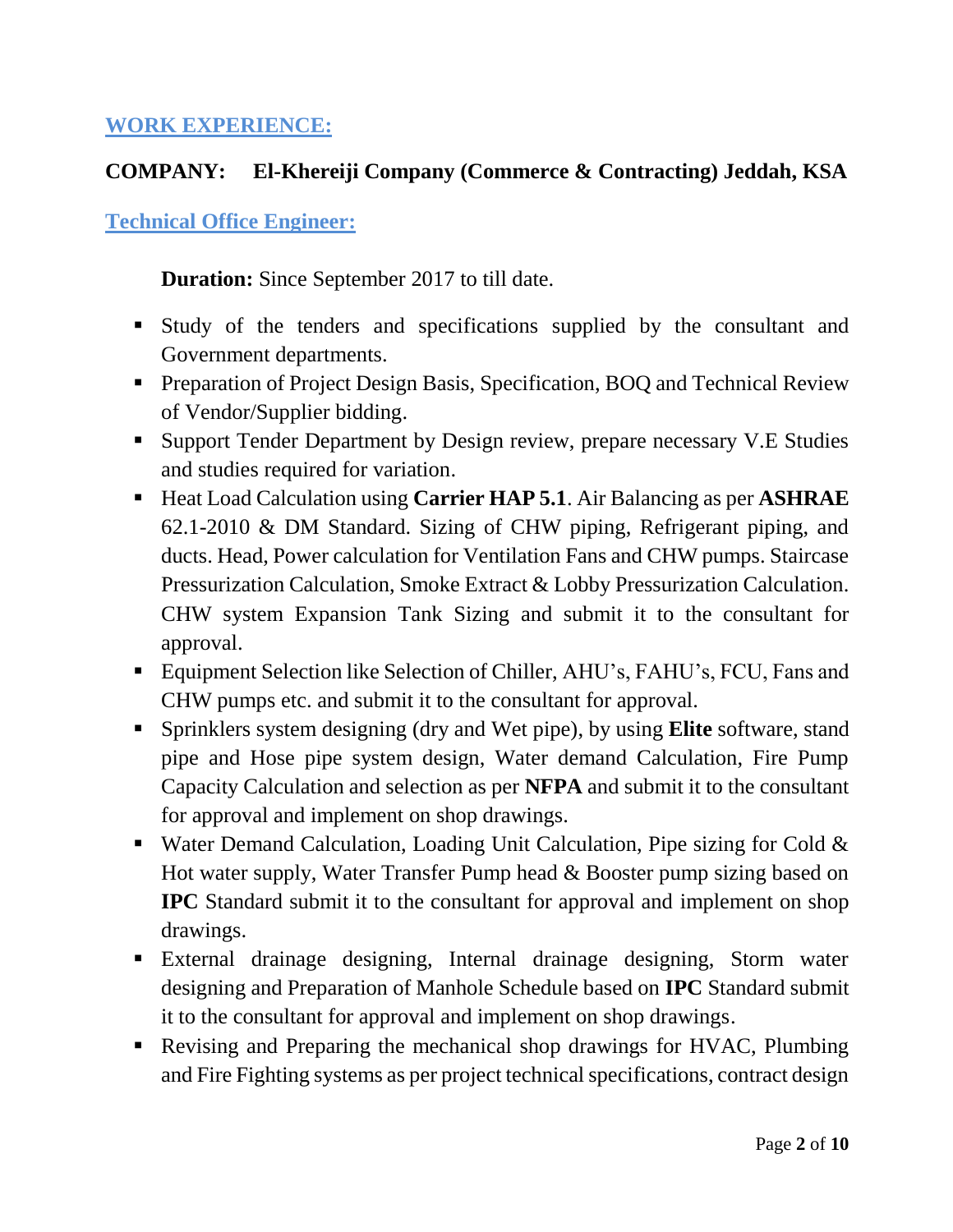drawings and international codes in order to submit it to the project consultant for approval.

- **•** Revising shop drawing for all mechanical areas (pump rooms, chiller rooms  $\&$ AHU rooms) calculation verification for all equipment's as per equipment's submittal & preparing schematics and riser diagrams.
- Projects' study
- Taking off material
- Ouantity Calculations
- Preparing as Built drawings
- **•** Preparing technical submittal
- Quotations' analysis

# **PROJECT:**

#### **Deanship of Community Service Female Building – KAU Jeddah Position:** Mechanical Engineer **Duration:** Since September 2016 to September 017

- **•** Preparing and reviewing material submittals as per approved vendor List and project Specification provided by KAU and submit it to the project consultant for approval.
- Preparation of Method Statement for all Mechanical Works (HVAC, Firefighting and Plumbing) before conducting any activity at Site & submit to consultant for approval.
- Material take-off & Material Request (MR) preparation for all HVAC components (Chillers, AHUs, FCUs, Ventilation Fans, Ducts, Dampers, Silencers, Diffusers/Grilles, Insulation, Louvres, Split AC units, Refrigeration pipes etc.), firefighting (piping, FHC, Fire Extinguisher, FM200 system, Aerosol fire suppression System, Sprinkler and Valves etc.) and plumbing (water supply and drainage piping, sanitary fixtures, Valves etc.)
- Responsible for Site Supervision, Quality Assurance and Quality Control of all Mechanical works (HVAC, Firefighting and Plumbing).
- **•** Preparation of quantity take-off and variation orders.
- Responsible in reviewing technical specifications / project plans and documents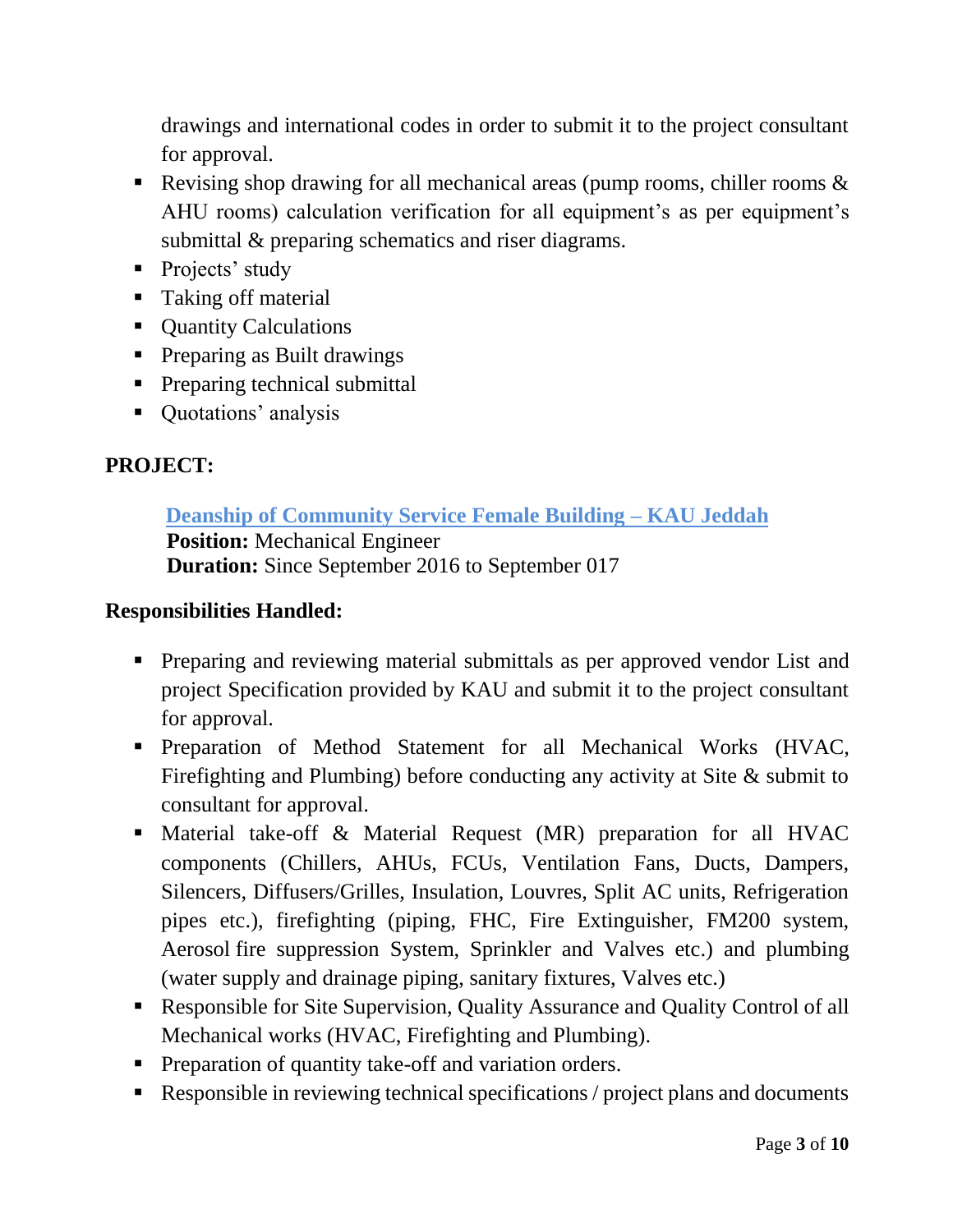- Execution and monitoring of mechanical services work during structure construction.
- Confirming the material being delivered at site is approved one and from approved source/supplier as per KAU Vendor list and submit RMI to the consultant for approval.
- **•** Responsible for execution of all mechanical work (HVAC, Firefighting  $\&$ Plumbing). according to the latest approved revision of IFC drawings and instruction of Consultant as per International Standard (SMACNA, NFPA & UPC).
- Preparing Request for Inspection (RFI) and other preparations before conducting activity such as hydro test, gravity test for chilled water, firefighting, water supply and Drainage.
- Preparing Request for Inspection (RFI) and other preparations before conducting activity such as Light Test, Smoke Test and Visual Inspection for Insulation and Ducting Ensure that the installation of the Ducting complies with the requirements of the approved quality plan.
- Responsible for coordination of MEP work with adjoining packages.
- **EXECUTE:** Discussing and solving complex problems with manufacturing departments, sub-contractors & suppliers.
- Attend weekly progress meeting, discussing and suggesting technical proposals and solutions for relevant technical issues.
- **•** Providing guidance, direction, and assistance to technical / labor, working in related disciplines.
- **Ensure proper utilization of material, manpower and equipment's at project** site.
- **Ensure that safety rules/regulations are communicated to the workforce and are** fully enforced.
- **Ensure health & safety concerns at Project Site.**
- Time Management Distribution of the Manpower according to the planning.
- **•** Preparation of the daily, Weekly and Monthly reports.
- Risk Management (Solve and Manage all the issues of the site).
- **EXECTE:** Respect and report Engineering Head (Project Manager / QC Manager / QS Manager / and to the General Manager).
- Maintain good relationships with subcontractors/vendors/clients.
- Get the solutions to reach the highest quality at the lowest cost.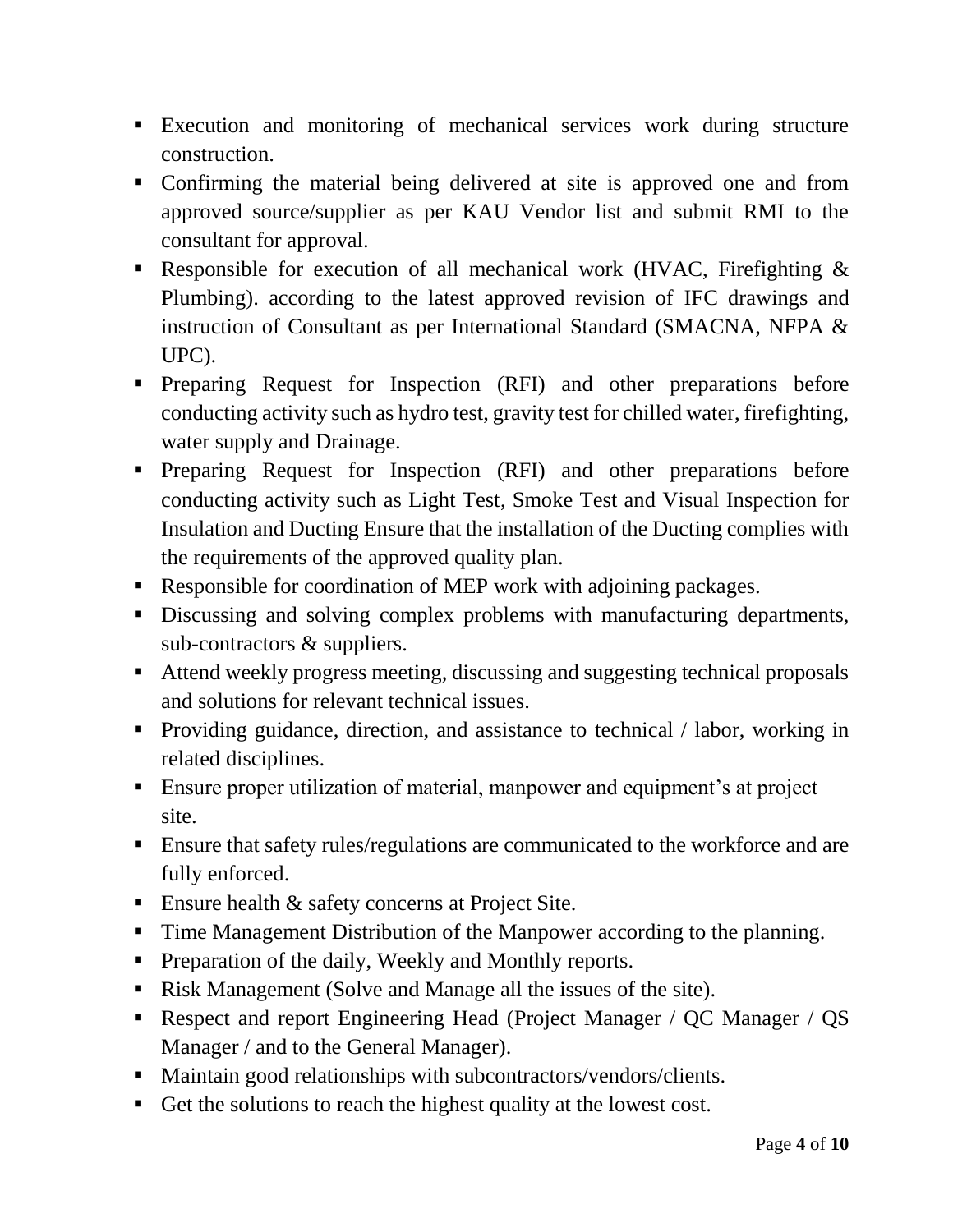■ Cost estimation of the projects.

## **PROJECT:**

 **King Abdul Aziz University Girls and Computer Labs Building Jeddah (B03) Position:** Site Engineer – Mechanical  **Duration:** May 2015 to August 2016

- Responsible for execution of work according to the latest approved revision of drawings and instruction of authorized authorities.
- Responsible for execution of ducting for HVAC system according to the technical drawing and specifications (SMACNA Standard). Also, Execution of insulation and cladding for ducting.
- **Exercise 1** Installation of VAV system (in/out), Smoke Damper, VCD as per the requirement and provided by the drawing.
- Installation of diffuser, louver, registers, grill in proper place as per plan approved from consultant.
- Responsible for execution of Chilled water piping including valves (Butterfly valve, Strainer, Two-way valve, pressure reducing valve etc.) according to approved drawing from the Consultant.
- Responsible for Installation of AHU and chilled water Hookup connection according to the plan.
- Responsible for installation of Pressurized Fan, Toilet Exhaust Fan and Sky fan according to IFC Drawings.
- **•** Responsible for execution of Firefighting sprinkler network (Dry  $\&$  Wet Line) as per NFPA including installation of OS&Y Gate Valve with Tamper Switch, OS&Y supervisory Switch, check valve, Alarm Check valve with motor Gong, Backflow preventer and pressure Gauges.
- Installation of Fire Pump set, Standpipe System (Hose Reel & Landing Valves), Sprinkler System, External Fire Hydrants and Fire Department Connection, Fire Extinguishers, and Intergern System.
- Installation of different types of Sprinklers (Pendent, Wall Mounted and upright) as per NFPA.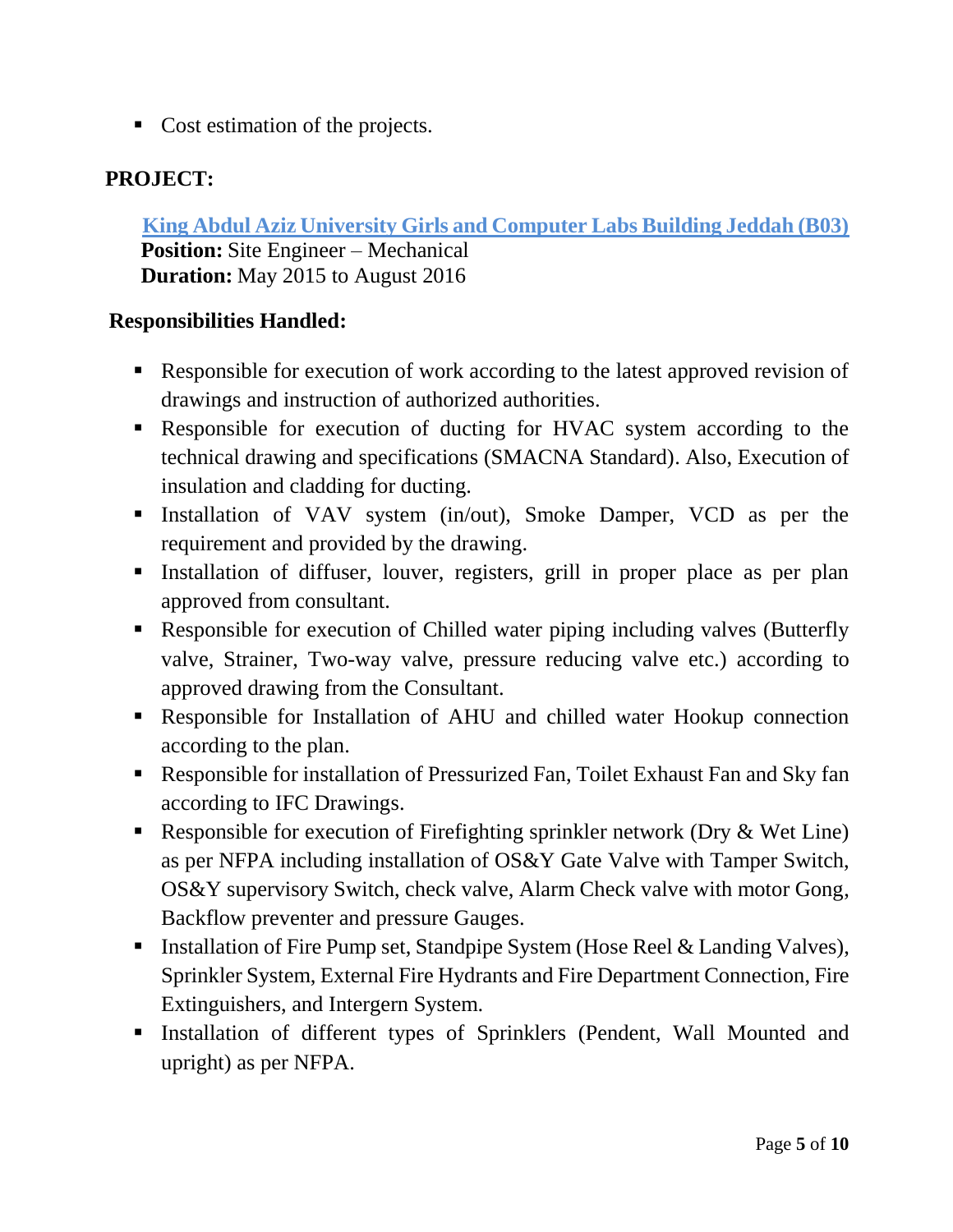- Responsible for installation of Centrifugal Pump for Chilled water, Fire pump, Submersible pump and water supply pump.
- Executing all types of Plumbing Works like Water Supply piping, Sewage/Drainage piping, Vent piping and Storm water piping as per UPC and IFC drawings.
- Installation of all types of sanitary fixtures as per approved plan.
- Confirming the material being delivered at site is approved one and from approved source/supplier as per KAU Vendor list and submit RMI to the consultant for approval.
- Preparing Request for Inspection (RFI) and other preparations before conducting activity such as hydro test, gravity test for chilled water, firefighting, water supply and Drainage.
- Preparing Request for Inspection (RFI) and other preparations before conducting activity such as Light Test, Smoke Test and Visual Inspection for Insulation and Ducting Ensure that the installation of the Ducting complies with the requirements of the approved quality plan.
- Responsible for Preparing B.O.Q for the projects.
- Checking the drawings and material submittal to confirm with specifications and codes.
- Responsible for coordination of MEP work with adjoining packages.
- Attend weekly progress meeting, discussing and suggesting technical proposals and solutions for relevant technical issues.
- Providing guidance, direction, and assistance to technical / labor, working in related disciplines.
- Ensure proper utilization of material, manpower and equipment's at project site.
- Ensure that safety rules/regulations are communicated to the workforce and are fully enforced.
- **Ensure health & safety concerns at Project Site.**
- Time Management Distribution of the Manpower according to the planning.
- **•** Preparation of the daily, Weekly and Monthly reports.
- Risk Management (Solve and Manage all the issues of the site).
- Maintain good relationships with subcontractors/vendors/clients.

# **PROJECT:**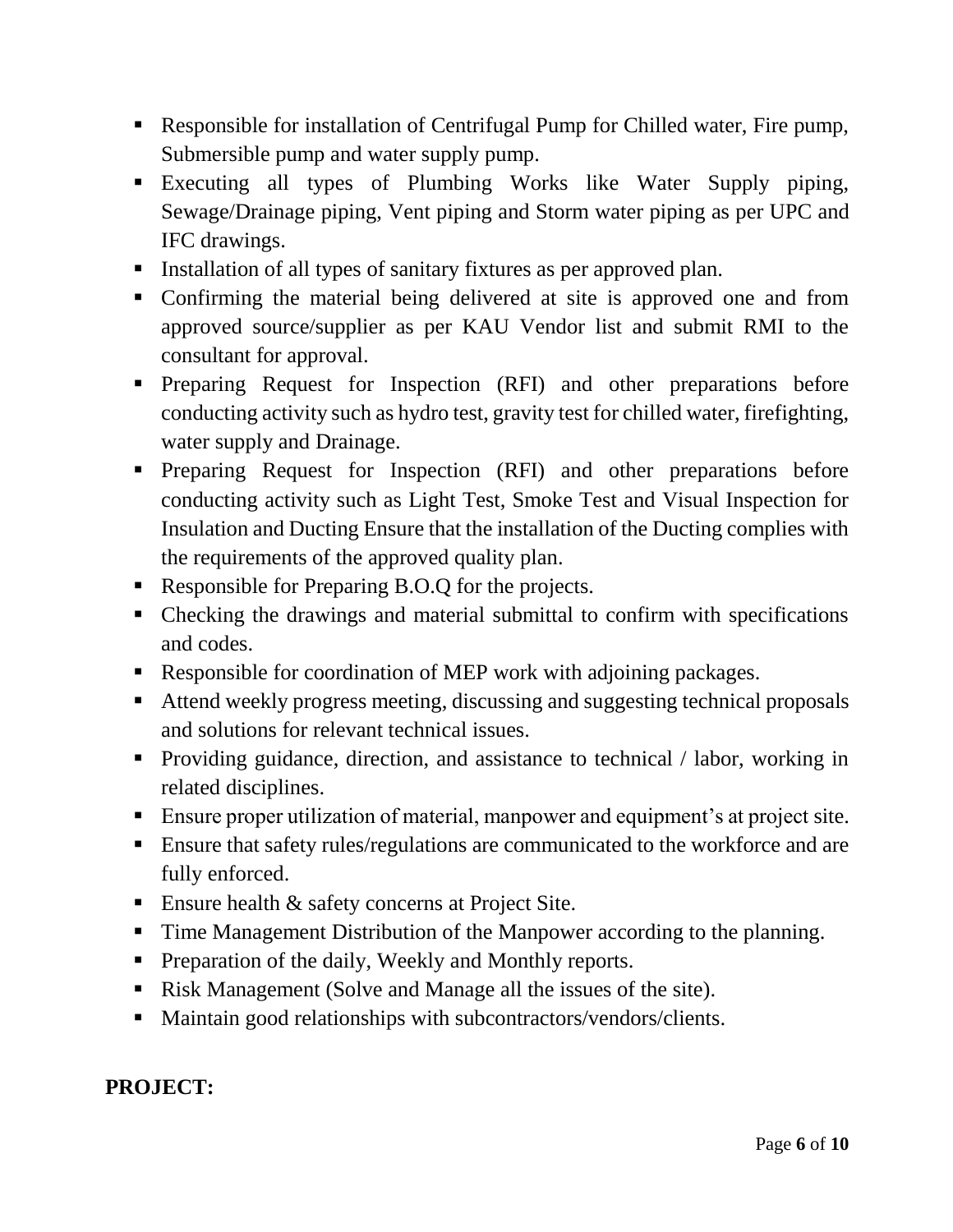**Ministry of Housing Project (Onaizah, Al Qassim) K.S.A Position:** Site Engineer – Mechanical **Duration:** May 2014 to April 2015

- Ensure works are executed only by using approved materials and in accordance with the approved/issued for construction drawings, project specifications, local regulations, agreed procedures and approved method statements.
- Ensure progress and completion of every part of activities/work as per the construction program/short term look ahead programs/targets and also coordinating with building progress/requirement and clearances are available on time for follow on activities.
- Monitor and control all sub-contractors work closely to ensure quality of the work and also to ensure progress as per requirement
- Be proactive and coordinate with project engineers/project manager regarding drawings, material and manpower requirements at site.
- Ensure all information on drawings are conveyed to the workforce in a proper manner including training and details produced where required.
- Ensure proper utilization of material, manpower and equipment's at project site.
- Ensure that safety rules/regulations are communicated to the workforce and are fully enforced.
- **Ensure health & safety concerns at Project Site.**
- Any other duties and responsibilities assigned by project manager
- Testing and Commissioning of Plumbing Equipment's
- **•** Performed preventive maintenance of all Plumbing Sanitary Fixture, Accessories & Booster Pump, Sewage Pumps, Sump Pumps & Condensate Drain Pumps.
- **•** Preparing and reviewing shop drawings, as built Drawing & submit to consultant for approval.
- Cost management (Preparation of the Invoices).
- **•** Preparing and verify BOQ as per giving drawings and specification.
- Preparation of the daily, Weekly and Monthly reports.
- Risk Management (Solve and Manage all the issues of the site).
- Participating in Group discussion with various other departments.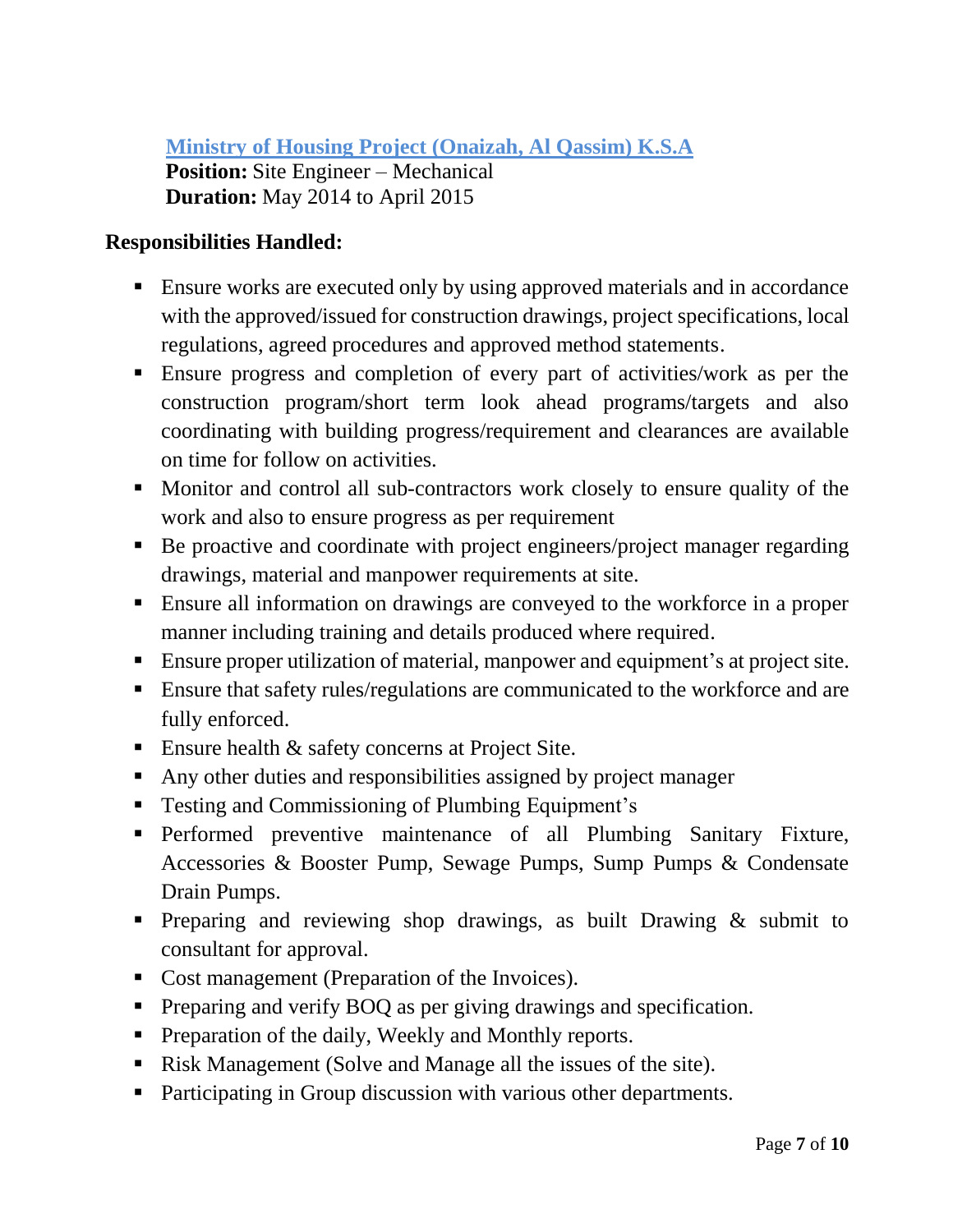- Follow up with the supplier for delivering material on time.
- Checking & approving of Bill of Quantities, Drawings, Samples & Inspection of Executed Works (Site & Technical Office Engineer).
- Time Management Distribution of the Manpower according to the planning.
- **•** Preparation of the daily, Weekly and Monthly reports.
- Risk Management (Solve and Manage all the issues of the site).
- Respect and report Engineering Heads (Project Managers / QC Managers / QS Manager / and to the General Manager).
- Maintain good relationships with subcontractors/vendors/clients.
- Get the solutions to reach the highest quality at the lowest cost.
- Cost estimation of the projects.

### **COMPANY: United Cool Service Islamabad Pakistan**

### **PROJECT**

**Centaurus Mall Islamabad**

**Position:** Mechanical Engineer **Duration:** August 2012 to April 2014

- **Example 1** Responsible for Installation of all types of HVAC linear ducts  $\&$  risers including accessories like VAV, Fire Smoke Dampers, Manual & Motorized VCD, and Exhaust ducting etc. as per approved shop drawings & specs.
- Responsible for Installation of FCU, AHU and Cassette type unit as per plan provided by client.
- Responsible for execution of Chilled water piping including valves (Butterfly valve, Strainer, Two-way valve, pressure reducing valve etc.) according to approved drawing from the Consultant.
- Execution of diffuser, louver, registers, grill as per plan provided by Consultant.
- Cost management (Preparation of the Invoices).
- Preparation of the daily, Weekly and Monthly reports.
- Risk Management (Solve and Manage all the issues of the site).
- Participating in Group discussion with various other departments.
- Follow up with the supplier for delivering material on time.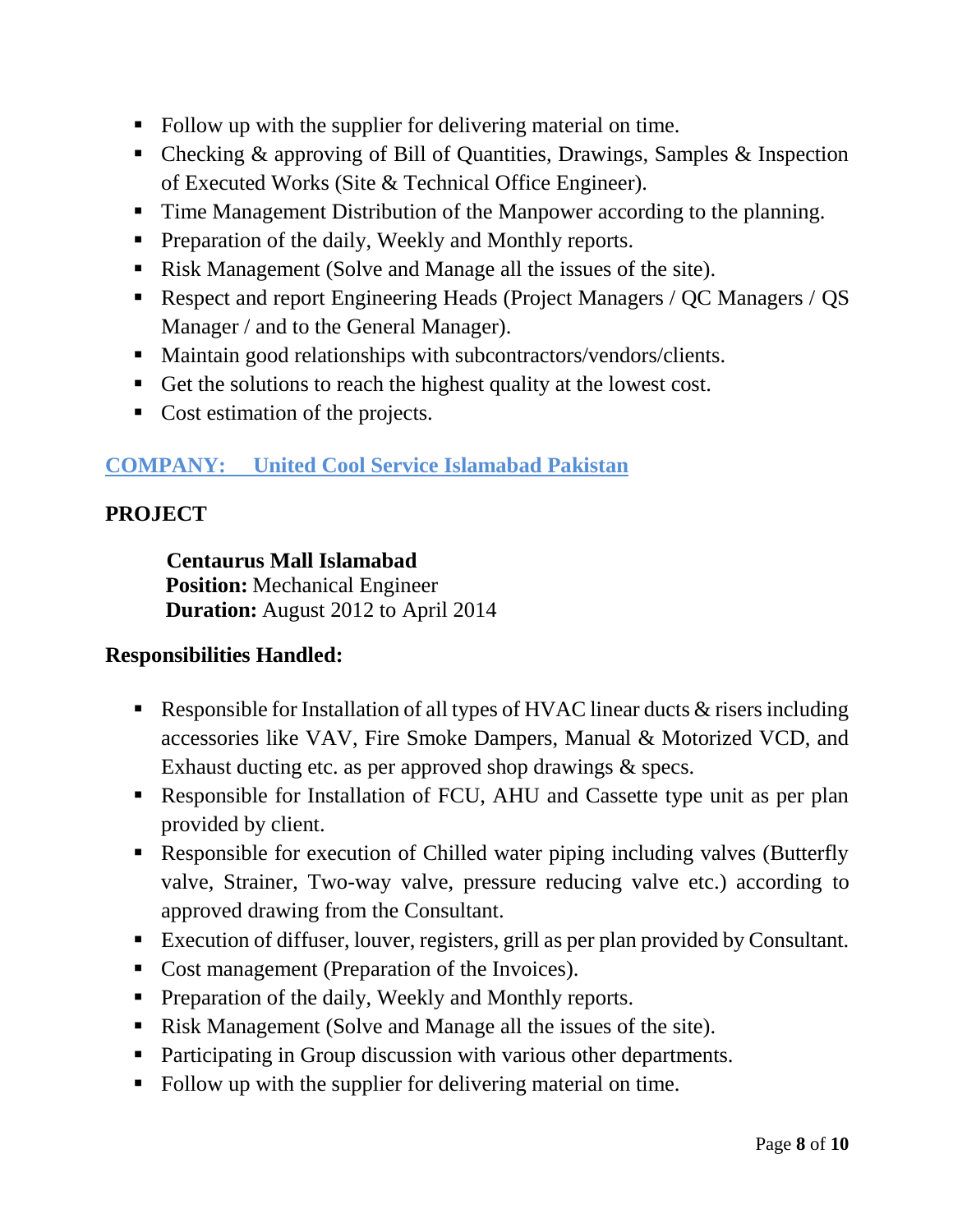- Time Management Distribution of the Manpower according to the planning.
- **•** Preparation of the daily, Weekly and Monthly reports.
- Risk Management (Solve and Manage all the issues of the site).
- Maintain good relationships with subcontractors/vendors/clients.
- Get the solutions to reach the highest quality at the lowest cost.

**Worked as a Trainee Engineer at Mangla Power Station Mirpur A.K During this job I have performed the following tasks:**

- Fire Protection System
- Hydraulic Turbine & Generators
- Operation & Maintenance of Hydel Power Plant
- Drainage & Dewatering System

#### **Computer Skills:**

- Good command over using Microsoft Office Suite (MS Word, MS Excel, MS Power Point, MS Access)
- Auto CAD 2019
- $\blacksquare$  Revit 2019
- $\blacksquare$  Windows Xp, Windows 8, Windows 10
- Good command over using Internet.

#### **Academic Distinctions:**

- Registered Engineer of Saudi Council of Engineers. (SCE No: 196067)
- Registered Engineer of Pakistan Engineering Council Pakistan (PEC No: Mech/25561)

#### **Language:**

- **English (proficient in speaking, reading**  $\&$  **writing)**
- Arabic (proficient in speaking  $&$  reading)
- Urdu (Native)